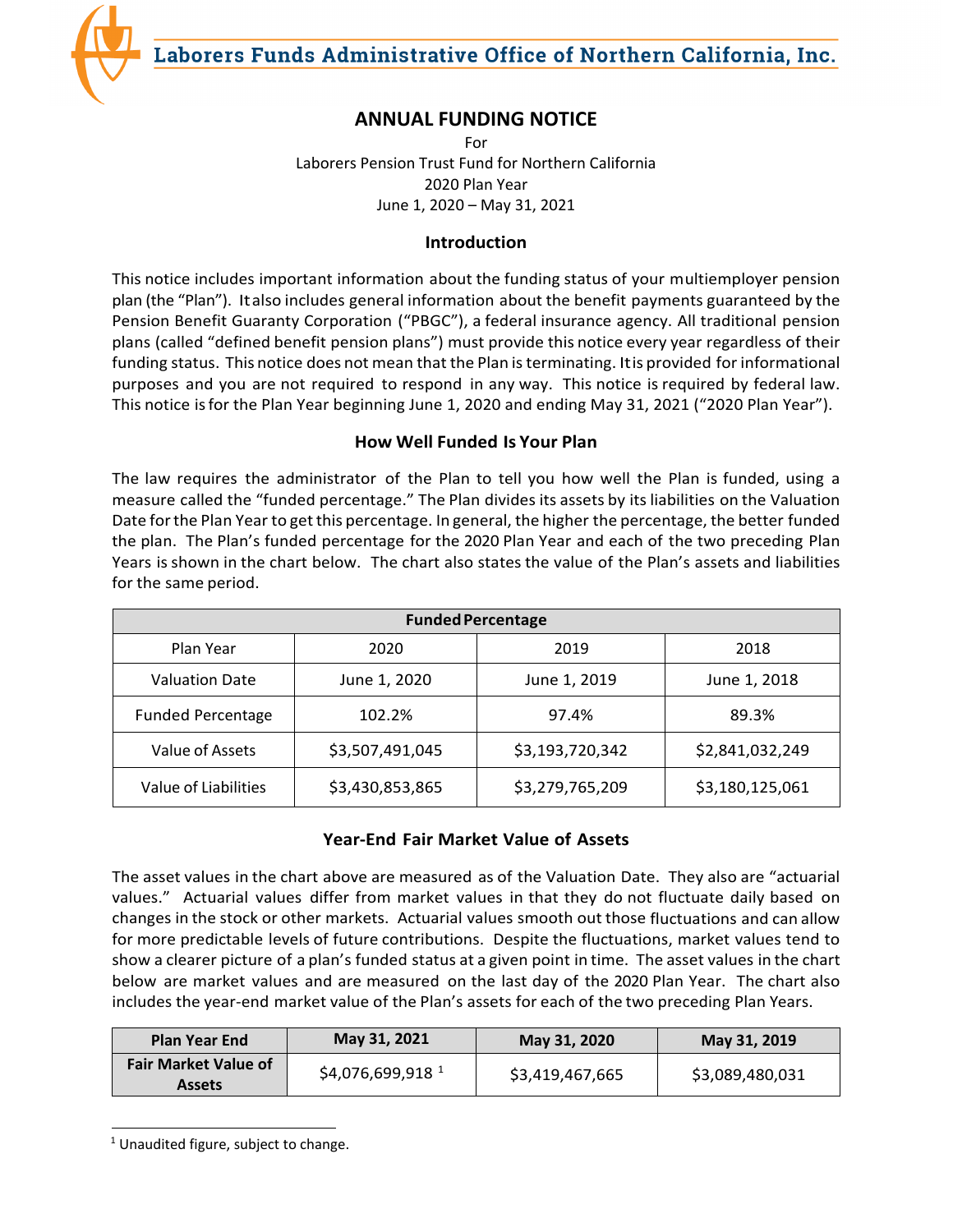#### **Endangered, Critical, or Critical and Declining Status**

Under federal pension law, a plan generally isin "endangered" status if its funded percentage isless than 80 percent. A plan isin "critical" status if the funded percentage is less than 65 percent (other factors may also apply). A plan is in "critical and declining" status if it is in critical status and is projected to become insolvent (run out of money to pay benefits) within 15 years (or within 20 years if a special rule applies). If a pension plan enters endangered status, the trustees of the plan are required to adopt a funding improvement plan. Similarly, if a pension plan enters critical status or critical and declining status, the trustees of the plan are required to adopt a rehabilitation plan. Funding improvement and rehabilitation plans establish steps and benchmarks for pension plans to improve their funding status over a specified period of time. The plan sponsor of a plan in critical and declining status may apply for approval to amend the plan to reduce current and future payment obligations to participants and beneficiaries. The Plan was not in endangered, critical, or critical and declining status in the 2020 Plan Year.

#### **Participant Information**

The total number of participants and beneficiaries covered by the Plan on the valuation date was 40,413. Of this number, 21,633 were current employees, 9,990 were retired and receiving benefits, 8,790 were retired or no longer working for the employer and have a right to future benefits, and 2,086 were beneficiaries and receiving benefits.

#### **Funding & Investment Policies**

Every pension plan must have a procedure to establish a funding policy for plan objectives. A funding policy relates to how much money is needed to pay promised benefits. The funding policy of the Plan is summarized as follows: The Plan is funded by monthly contributions made by signatory employers pursuant to collective bargaining agreements with the Northern California District Council of Laborers.

Pension plans also have investment policies. These generally are written guidelines or general instructions for making investment management decisions. The investment policy of the Plan is summarized as follows: The Plan is guided by an investment policy with a stated purpose, assigned responsibilities, reasonable philosophy and prudent investment objectives. Defined ranges are established for the investment portfolio's asset allocation. Guidelines are also established to monitor individual investment managers' actions, performance and administrative practices.

Under the Plan's investment policy, the Plan's assets were allocated among the following categories of investments, as of the end of the Plan Year. These allocations are percentages of total assets:

| <b>Asset Allocations</b> |                                   | Percentage |
|--------------------------|-----------------------------------|------------|
|                          | <b>Stocks</b>                     | 29.7       |
| 2.                       | Investment grade debt instruments | 34.2       |
| 3.                       | High-yield debt instruments       | 10.9       |
| 4.                       | Realestate                        | 8.3        |
|                          | Other                             | 18.1       |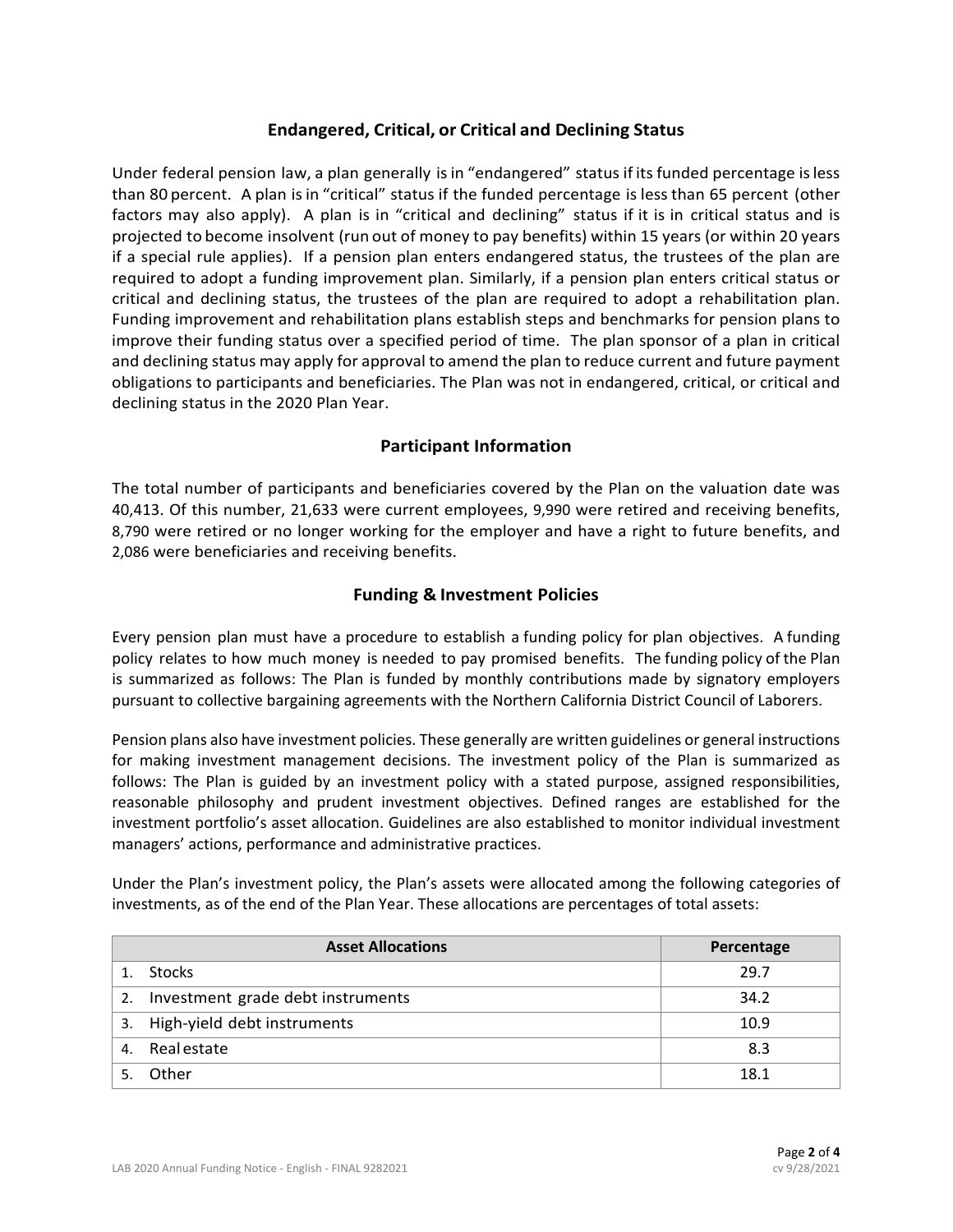### **Events Having a Material Effect on Assets or Liabilities**

By law, this notice must contain a written explanation of new events that have a material effect on plan liabilities or assets. This is because such events can significantly impact the funding condition of a plan. For the Plan Year beginning on June 1, 2021 and ending on May 31, 2022, we are not aware of any event that would have a material effect on the Plan's assets or liabilities.

## **Right to Request a Copy of the Annual Report**

Pension plans must file annual reports with the US Department of Labor. The report is called the "Form 5500." These reports contain financial and other information. You may obtain an electronic copy of your Plan's annual report by going to www.efast.dol.gov and using the search tool. Annual reports also are available from the US Department of Labor, Employee Benefits Security Administration's Public Disclosure Room at 200 Constitution Avenue, NW, Room N-1513, Washington, DC 20210, or by calling 202-693-8673. You may also obtain a copy of the Plan's annual report by making a written request to the plan administrator or by visiting www.lfao.org. Annual reports do not contain personal information, such as the amount of your accrued benefit. You may contact your plan administrator if you want information about your accrued benefits. Your plan administrator is identified below under "Where to Get More Information."

## **Summary of Rules Governing Insolvent Plans**

Federal law has a number of special rules that apply to financially troubled multiemployer plans that become insolvent, either as ongoing plans or plans terminated by mass withdrawal. The plan administrator is required by law to include a summary of these rules in the annual funding notice. A plan is insolvent for a plan year if its available financial resources are not sufficient to pay benefits when due for that plan year. An insolvent plan must reduce benefit payments to the highest level that can be paid from the plan's available resources. If such resources are not enough to pay benefits at the level specified by law (see "Benefit Payments Guaranteed by the PBGC," below), the plan must apply to the PBGC for financial assistance. The PBGC will loan the plan the amount necessary to pay benefits at the guaranteed level. Reduced benefits may be restored if the plan's financial condition improves.

A plan that becomes insolvent must provide prompt notice of its status to participants and beneficiaries, contributing employers, labor unions representing participants, and PBGC. In addition, participants and beneficiaries also must receive information regarding whether, and how, their benefits will be reduced or affected, including loss of a lump sum option.

### **Benefit Payments Guaranteed by the PBGC**

The maximum benefit that the PBGC guarantees is set by law. Only benefits that you have earned a right to receive and that cannot be forfeited (called vested benefits) are guaranteed. There are separate insurance programs with different benefit guarantees and other provisions for single-employer plans and multiemployer plans. Your Plan is covered by PBGC's multiemployer program. Specifically, the PBGC guarantees a monthly benefit payment equal to 100 percent of the first \$11 of the Plan's monthly benefit accrual rate, plus 75 percent of the next \$33 of the accrual rate, times each year of credited service. The PBGC's maximum guarantee, therefore, is \$35.75 per month times a participant's years of credited service.